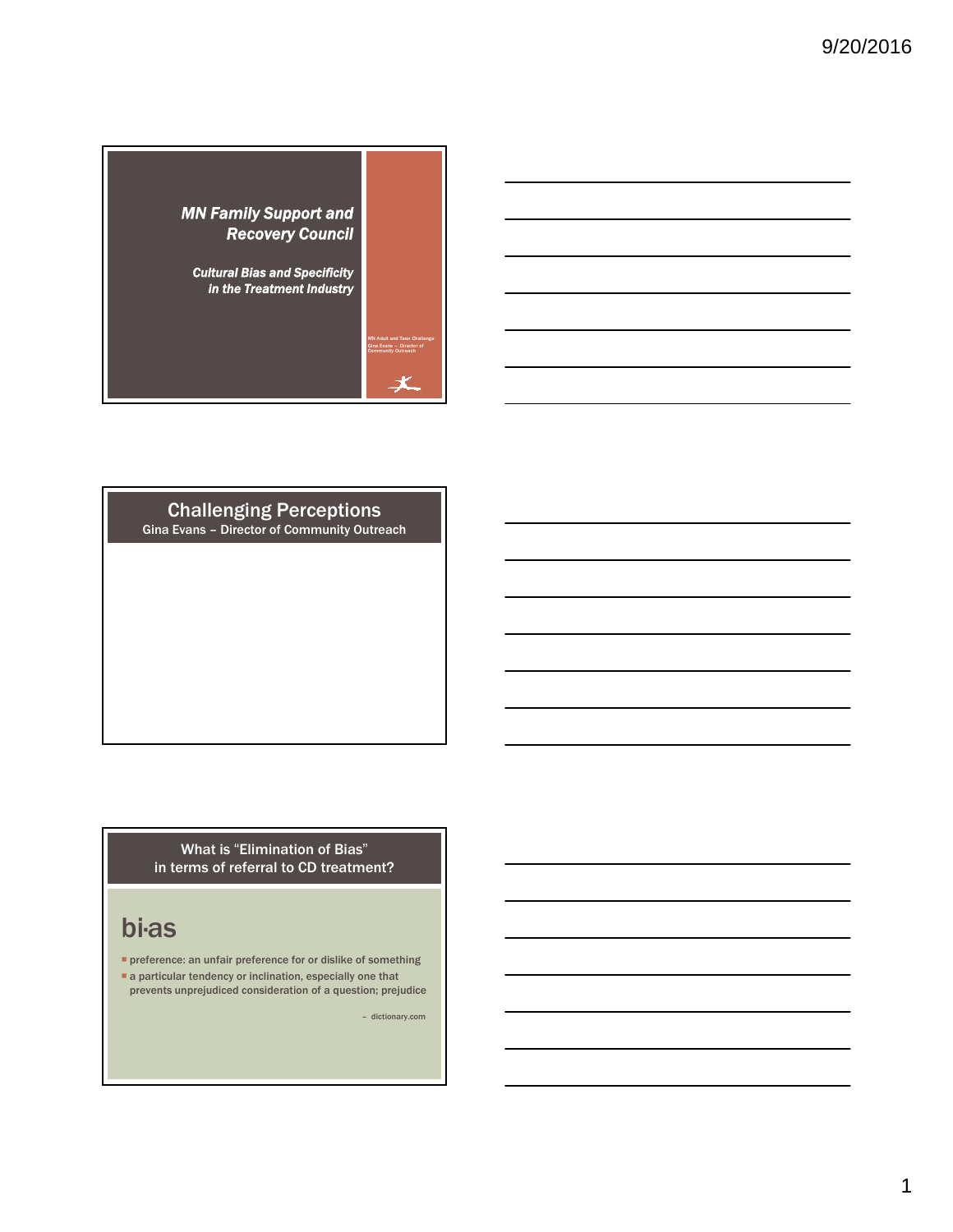



#### Challenging Assumptions

#### Is it a disease or a moral failure?

- **80% of those diagnosed with a Chemical** Dependency Disorder have a "Co-Occurring" Psychological Disorder
- Depression, Bi-Polar, PTSD, Attention Deficit…

#### Challenging Assumptions

#### Is it a disease or a moral failure?

*"…for we have been not only mentally and physically ill, we have been spiritually sick. When the spiritual malady is overcome, we straighten out mentally and physically."* Page 64 - The Big Book of Alcoholics Anonymous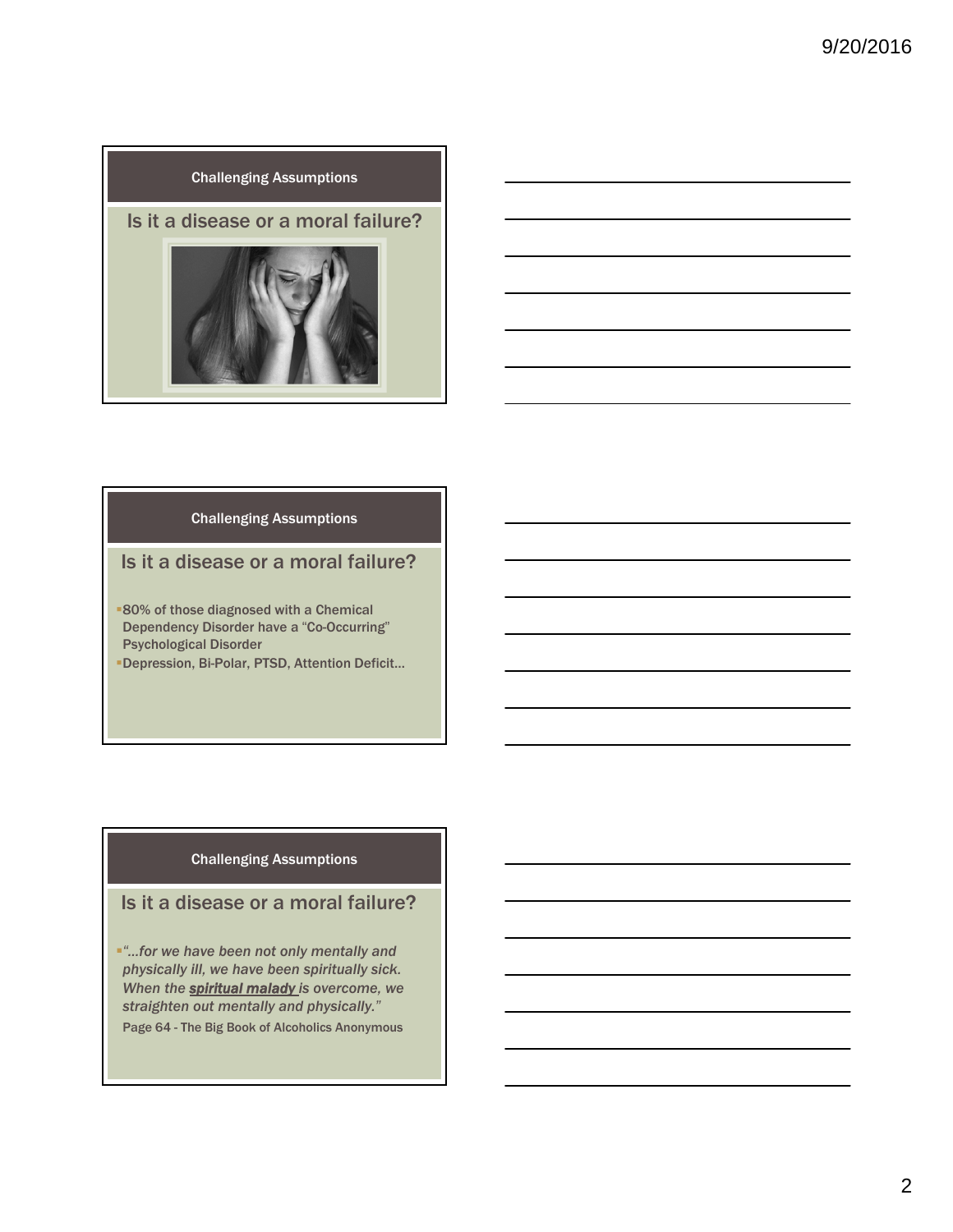#### Challenging Assumptions

- Does CD treatment work?
- They've had treatment and nothing changed.
- Behavioral Health Understanding diseases brought on by behavior – Cancer, Diabetes, Heart Disease…





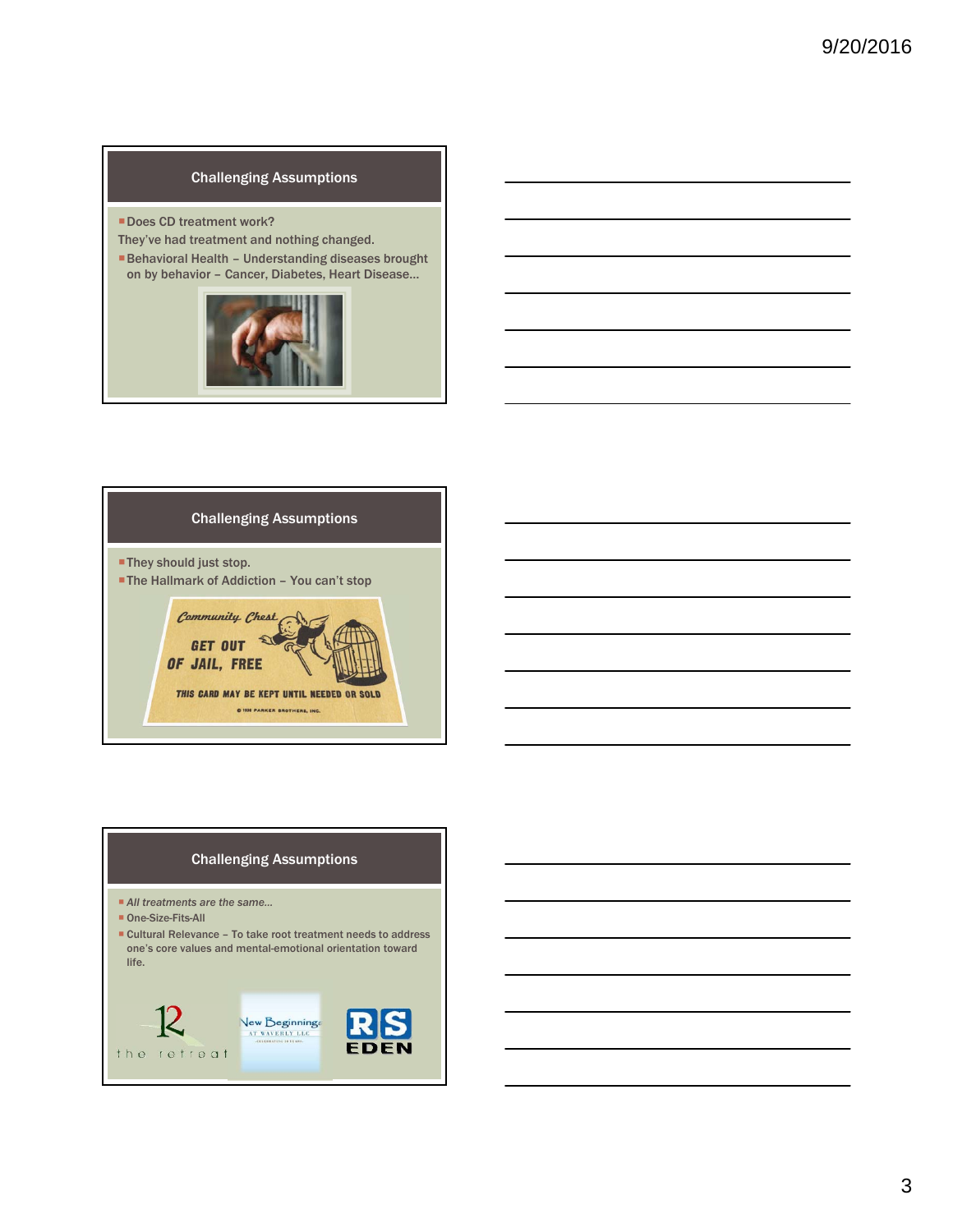



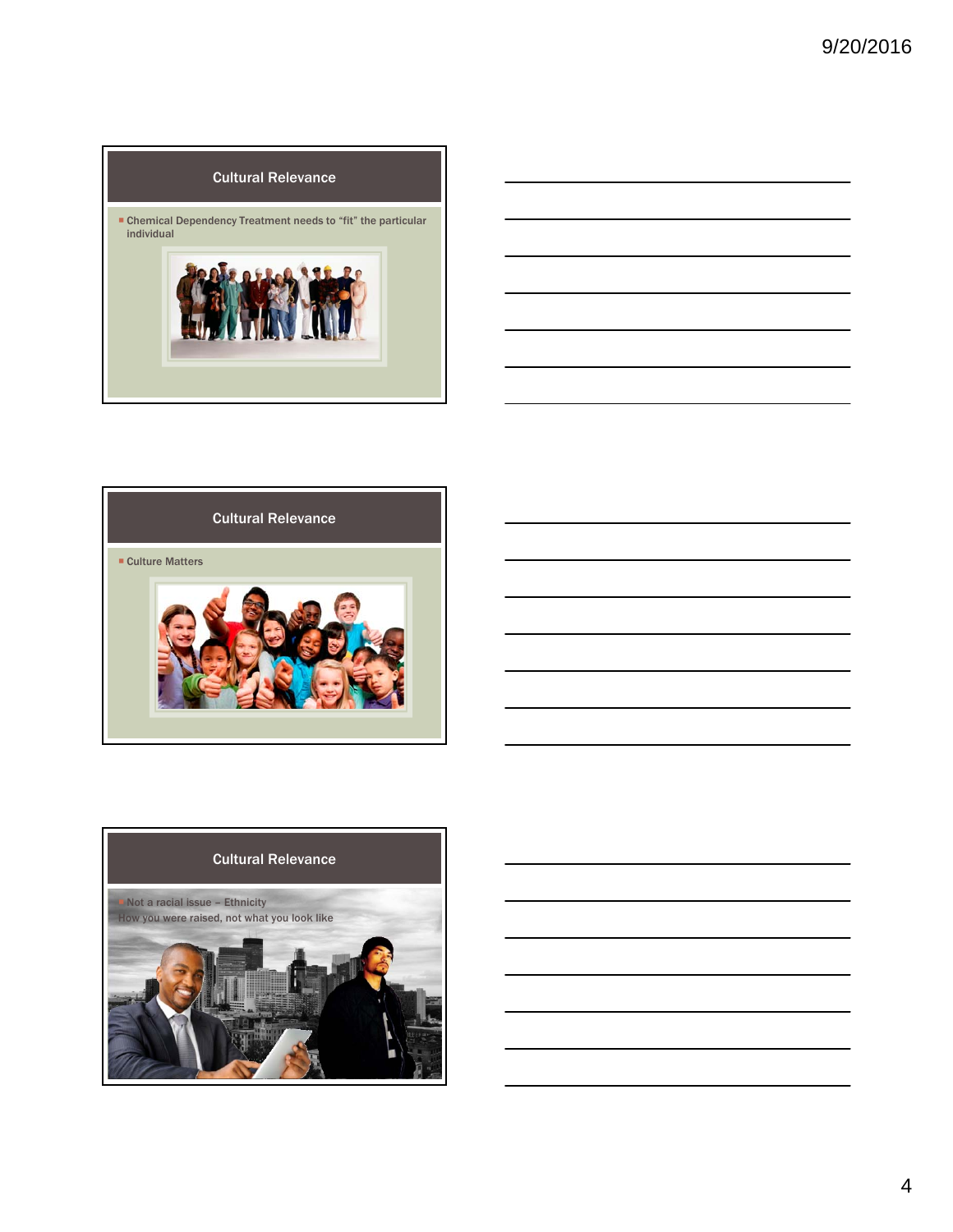





# The "Rights"

- The Right Person
- The Right Time
- The Right Program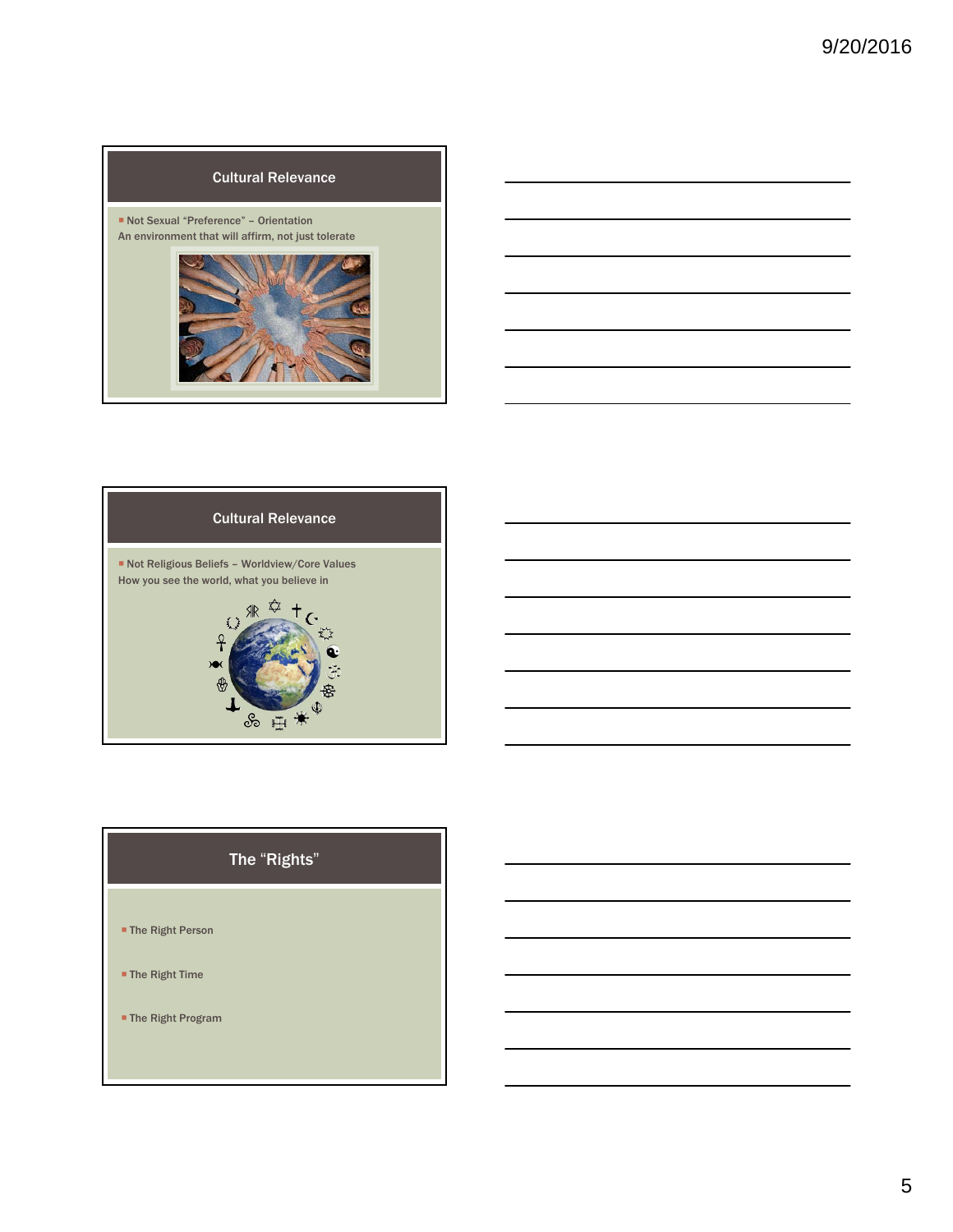| <b>Ready for Change?</b>                                                                                   |                |
|------------------------------------------------------------------------------------------------------------|----------------|
| <b>PROGRESS</b><br>Precontemplation<br><b>Contemplation</b><br>Preparation<br>Action<br><b>Maintenance</b> | <b>RELAPSE</b> |



#### 6 Stages of Change

#### Stage 1 – Pre-contemplation – No Problem

People in this stage tend to defend their current bad habits and do not feel it is a problem.

Stage 2 – Contemplation – I have a problem

Is more aware of the personal consequences of their bad habit and they spend time thinking about their problem.

Stage 3 – Preparation/Determination – I need help

People have made a commitment to make a change.

#### 6 Stages of Change

Stage 4 – Action/Willpower – I am getting help People believe they are able to change their behavior Making steps to engage in change

Stage 5 – Maintenance – Ongoing Acquiring new life skills to avoid relapse

Stage 6 – Relapse - Sometimes Most people experience relapse  $\Box$ Recovery is a process for most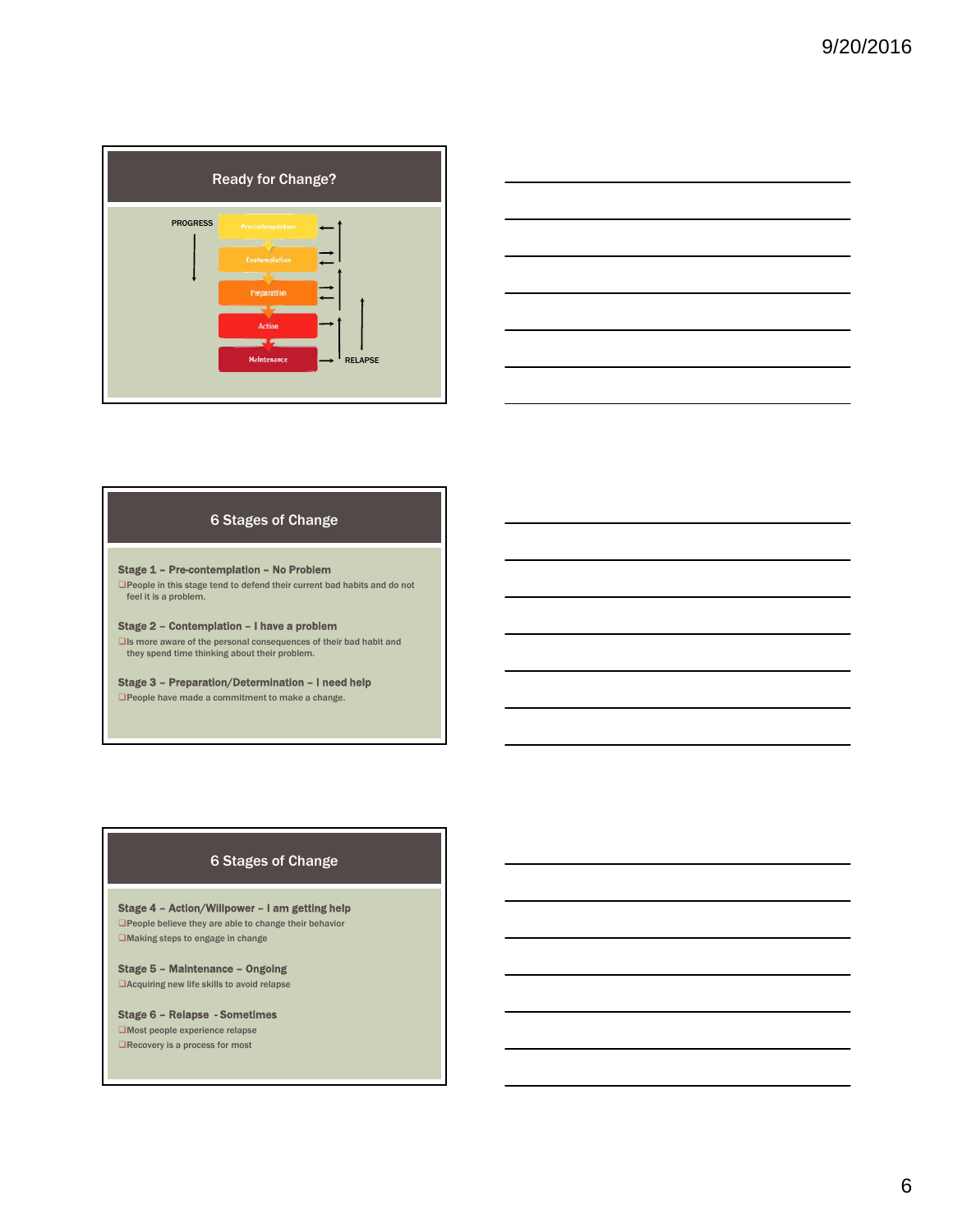#### Mitigating Circumstances

- Extraordinary Life Events
	- Death
	- New Child
- Amenability to Probation
- Age

### Dispositional Downward Departures & Furloughs

■ Amenability to Probation **Opportunity** 

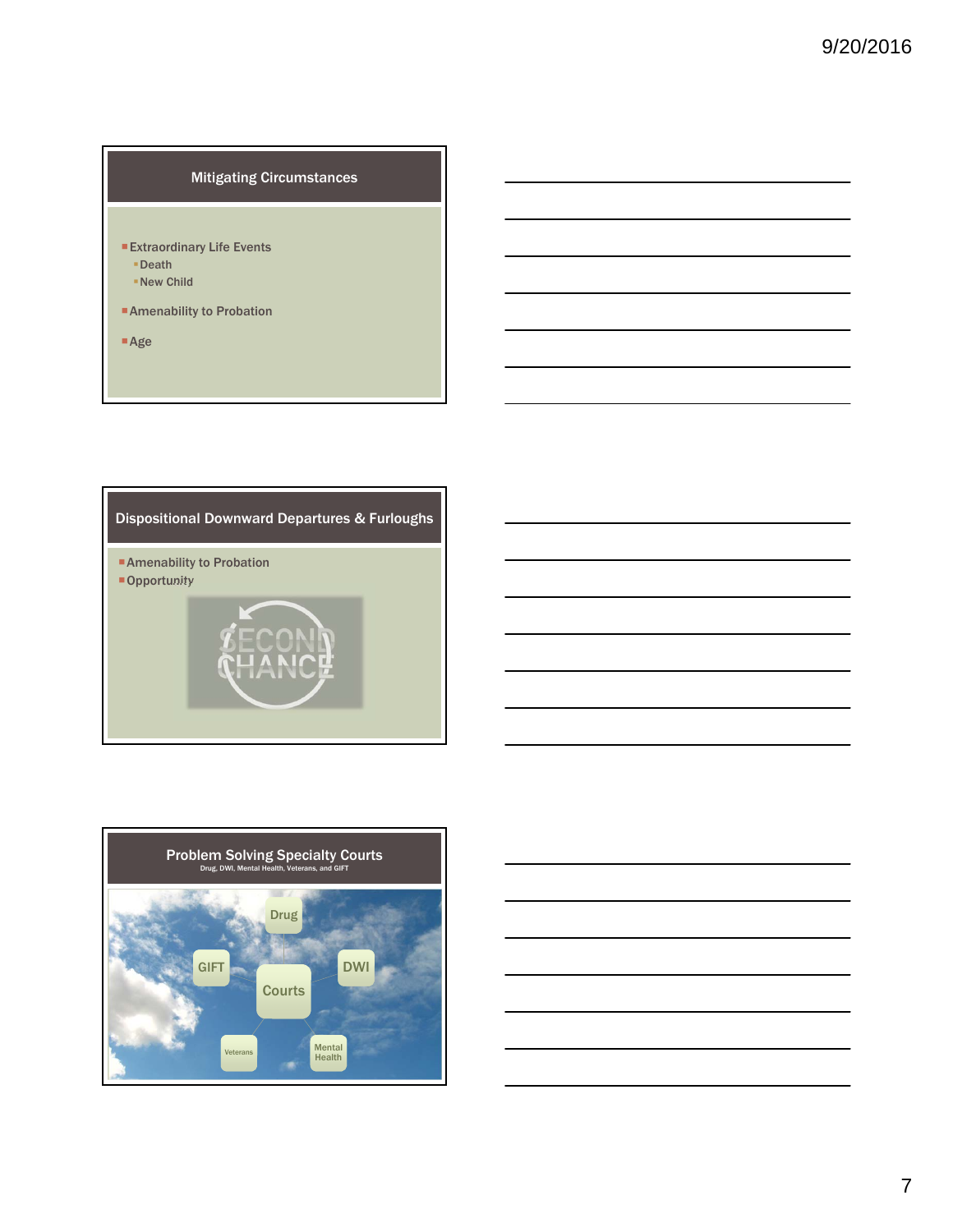#### Duration & Intensity of Care

- Outpatient, Inpatient/30 day Residential, Long-term Residential
- Hospital-based

 $\frac{202}{505} \frac{\text{Regions Hospital}}{\text{Rec} \left(\text{Gaussian} \right)}$ 

- Regions ADAP & Fairview Behavioral Health
- **Psychiatric** Vinland National Center





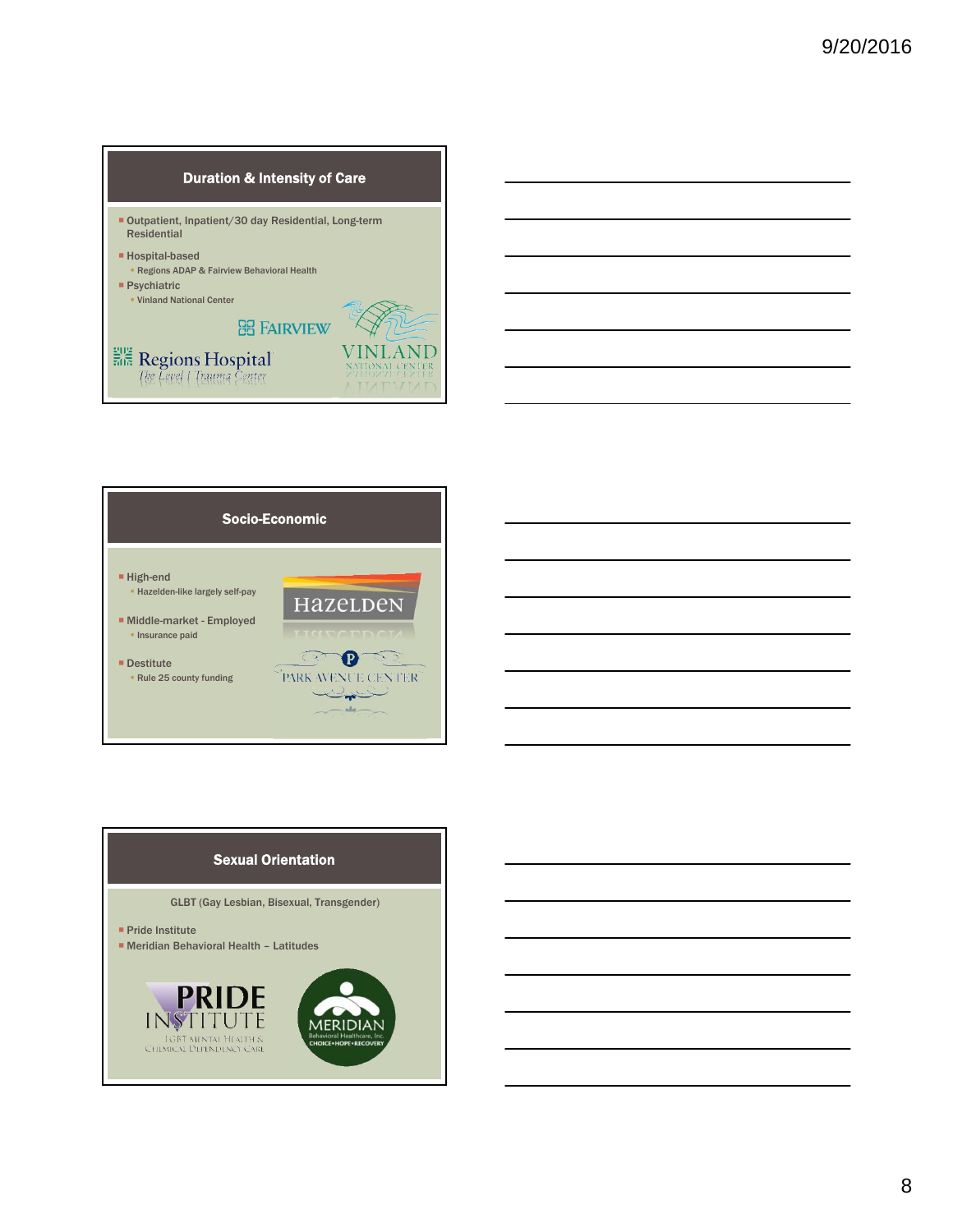

■ Atheist/Agnostic –

**Health Realization** Meridian Behavioral Health

 $\Sigma$ JFCS

Jewish Family & Children Services

 $\blacksquare$  Jewish –

Hospital-Based, Rational Secular, Behavioral Modification

■ Buddhist/Eastern Religion/New Age - Mindfulness:

JACS - Jewish Alcoholics, Chemically-dependent-persons, Significant-others

JACS

Meridian

Faith Preference



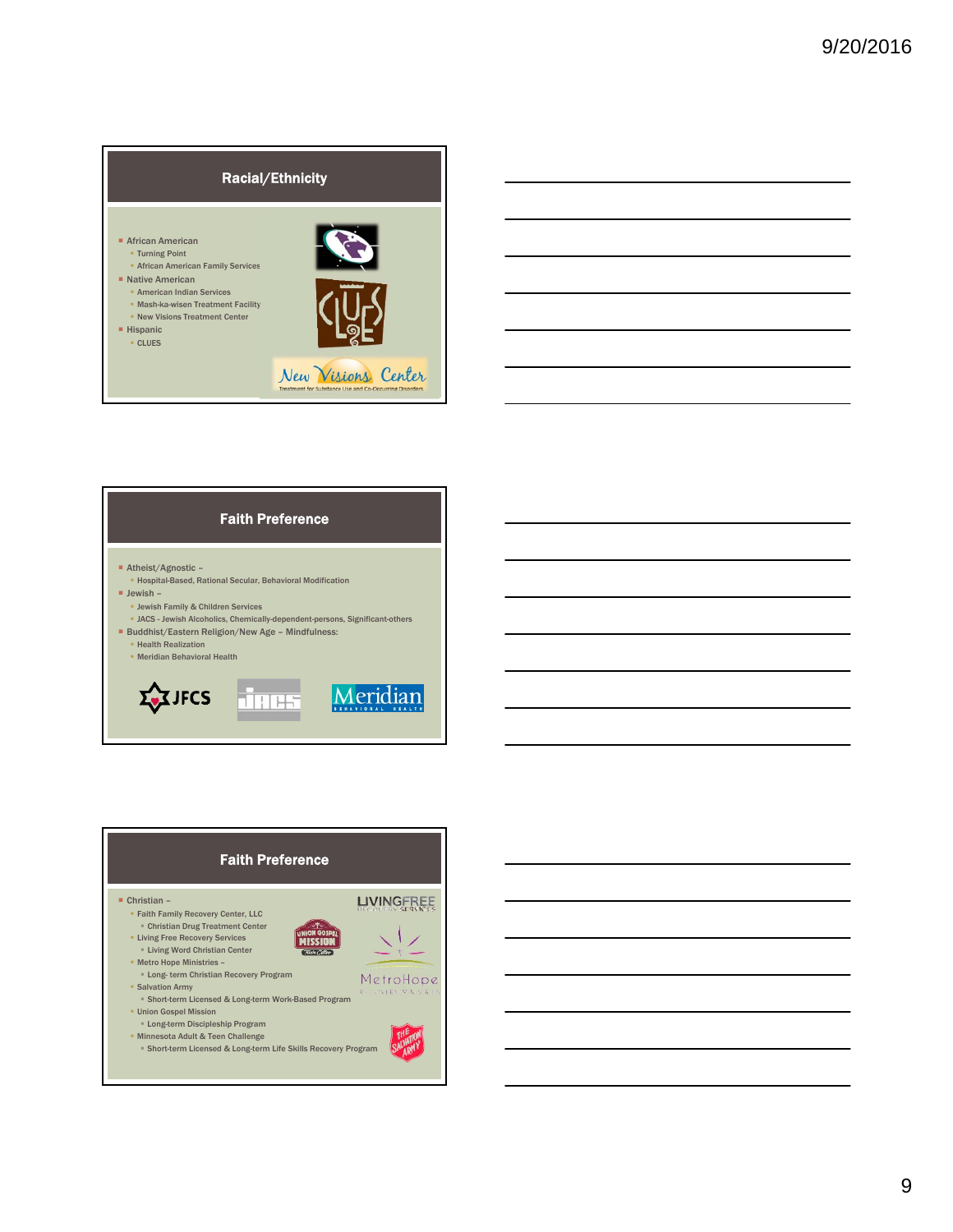#### Minnesota Adult & Teen Challenge

#### ■ MnTC History and Track Record

- **Program Options** 
	- **Prevention**
	- **Outpatient Services**
	- **Life Renewal: Traditional Rule 31** 14-90 Days – Rule 25 and Insurance Paid Clinical Licensed Treatment Program
	-
	- Long-term Recovery Program 13 plus months GRH Funded



#### Minnesota Adult & Teen Challenge

- Faith-Based Component
	- Biblical principles for moral decision making
- Addressing Co-occurring Disorders
	- **Tri-occurring disorders**
	- Chemical Dependence
	- Mental Illness
	- Criminogenic Needs

#### Not an option

- Serious Mental Health Schizophrenia
- Threat to Self or Others
- Public Safety Risk Heinous Crimes
- **Patterns of Violent Behavior** Vulnerable Adults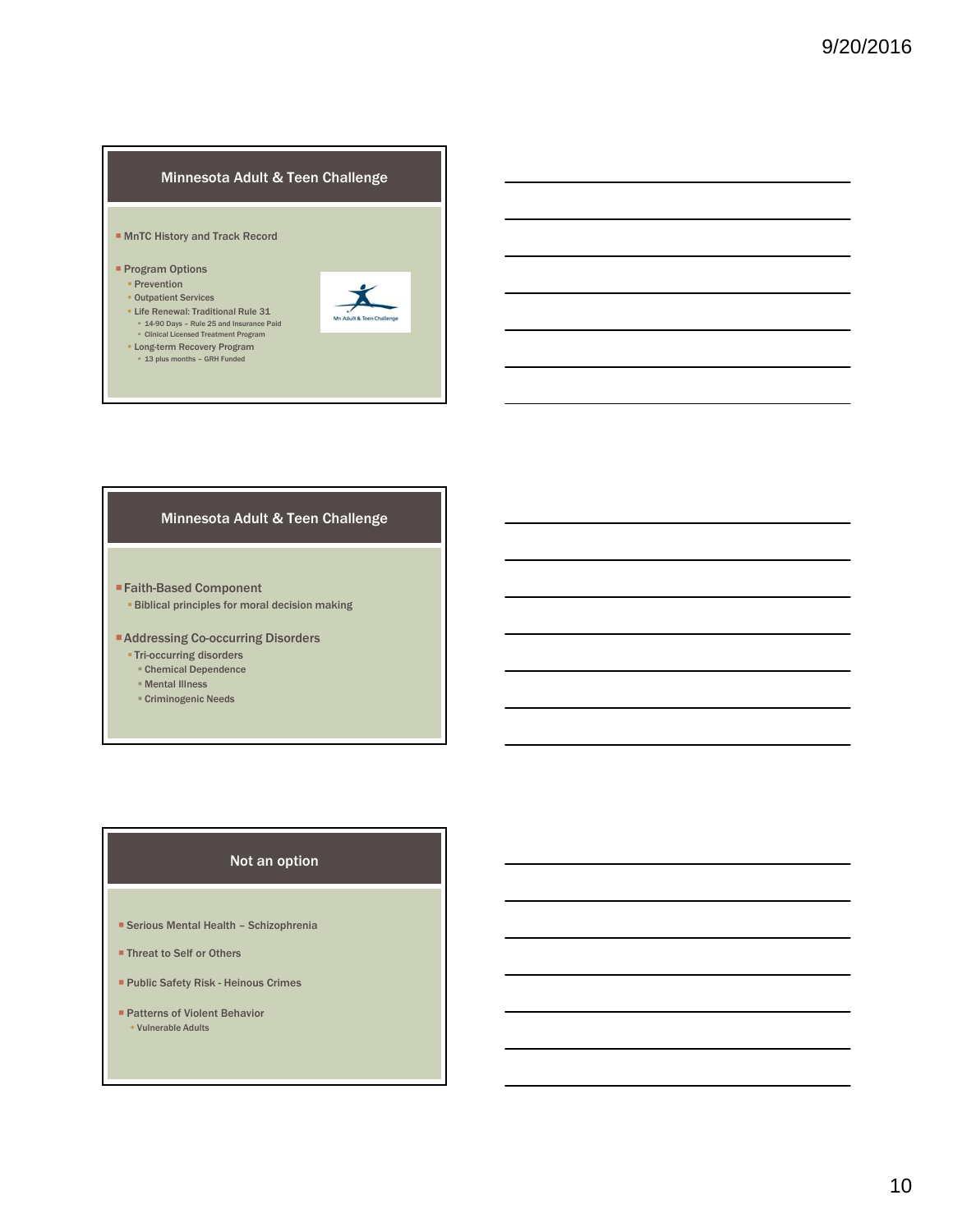# **Specialty Chemical Dependency Treatment Programs**

# **OVERVIEW OF LISTINGS**

### **Specialty Programs**

Adolescents DWI Classes Gambling GLBT: Gay, Lesbian, Bisexual, Transgender Mental Illness – TBI, Schizophrenia, Personality Disorders Non-Traditional Approaches Professionals (Doctors, Lawyers, Executives…) Women with Children Women Specifically Veterans

### **Cultural Ethnicity**

African American Asian Americans Mexican Americans Native American

### **Faith Based**

Higher Power – 12 Step-based Christian Jewish Muslim Hindu Buddhist **Mindfulness** Atheist – Rational secular

### **Medical**

Detoxification Facilities Methadone Programs

## **Outpatient Services**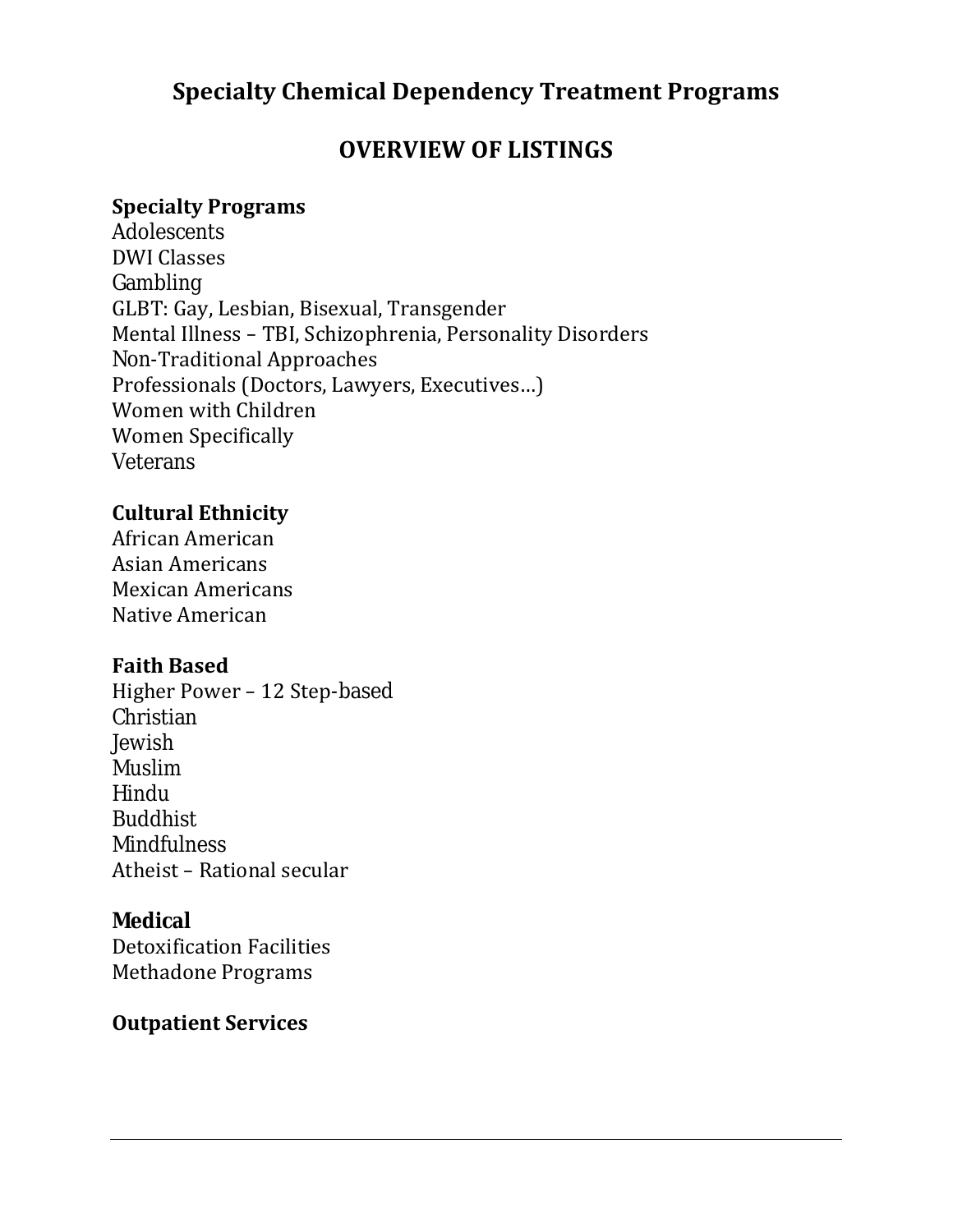# **Adolescents**

**Anthony Louis Center & On-Belay House –** Substance Abuse & Transitional Housing 1517 East Highway 13 Burnsville, MN 55337 Phone: (952) 890-8879

**The Bridge for Youth** – Homeless & Runaway Chelsea Miller at 612.230.6657 Email: c.miller@bridgeforyouth.org

#### **Hazelden Foundation -** Center for Youth and Families

11505 36th Ave N Plymouth MN 55441-2398 Tel: 800 257-7810; 763 509-3800 Fax: 763 559-0149

#### **Minnesota Adult & Teen Challenge**

1619 Portland Ave S Minneapolis MN 55404 Phone: (612) FREEDOM (373-3366) Fax: 612 333-4111

#### **New Beginnings at Waverly -** Treatment programs for adults and adolescents

109 Northshore Dr. Waverly MN 55390 Tel: 800 487-8758

#### **Prairie St. John's -** MICD, Adult and Teens

7616 Currell Blvd St. Paul MN 55125 Tel: 651 259-9750

### **DWI Classes**

# **Twin Town Treatment Center: Meridian Behavioral Health -** Driving With Care Program

1706 University Ave W St. Paul MN 55104 Tel: 651 645-3661 Fax: 651 645-0959

#### **Nystrom & Associates, Ltd. -** Driving With Care Program

1900 Silver Lake Road, Suite 110, New Brighton, MN 55112 Tel: (651) 628-9566 Fax: (651) 628-0411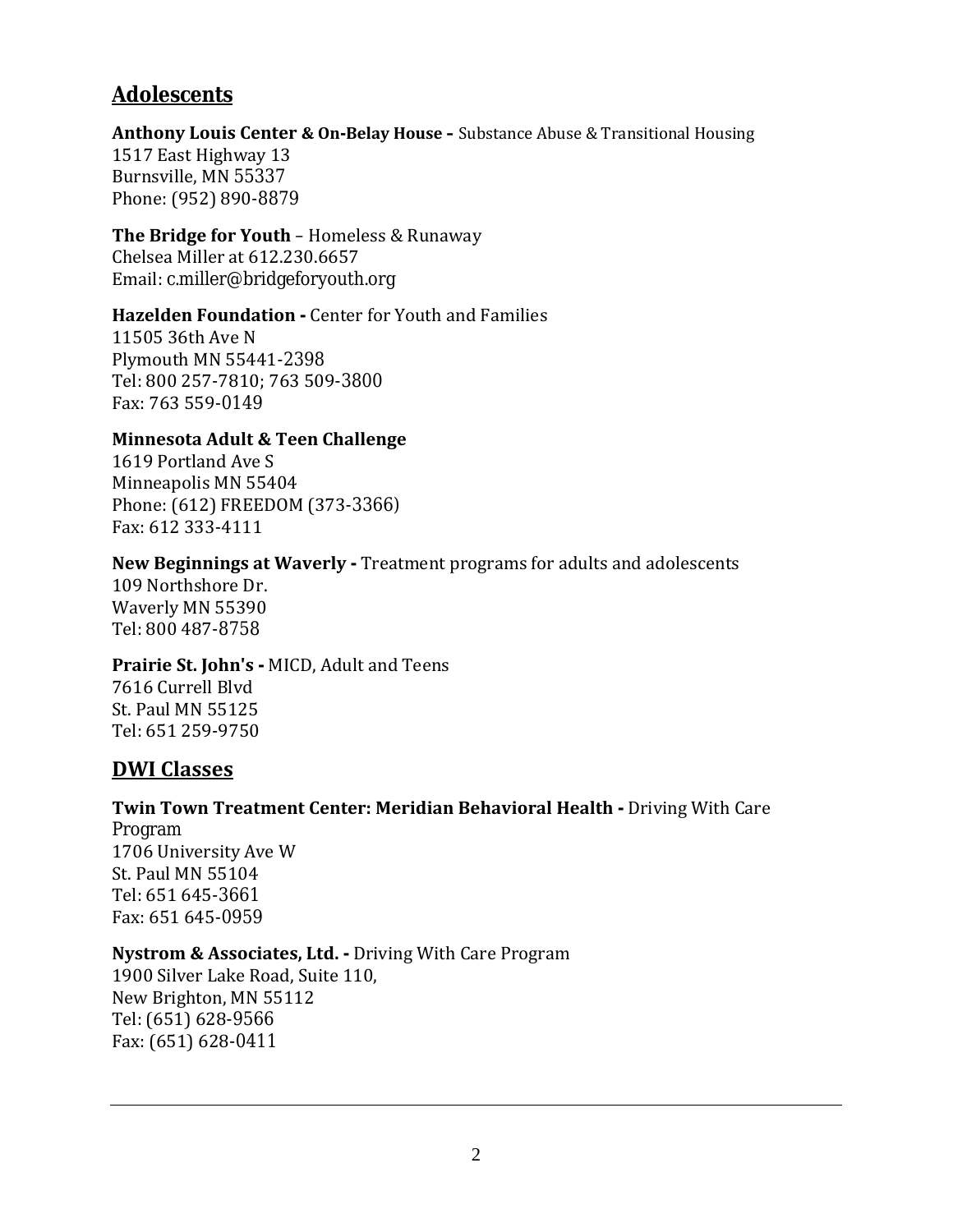# **Gambling**

**Club Recovery** - Outpatient substance abuse and gambling treatment services 6550 York Avenue South Suite 620 Minneapolis MN 55435 Phone: (952) 926-2526

### **Project Turnabout - Vanguard**

660 18th St Granite Falls MN 56241 Tel: 800 862-1453 Fax: 320 564-3122 E-mail: info@projectturnabout.org

### **GLBT: Gay, Lesbian, Bisexual, Transgender**

### **Latitudes Treatment Center: Meridian Behavioral Health -** GLBT Program

1706 University Ave W St. Paul MN 55104 Tel: 651 645-3661 Fax: 651 645-0959

### **Pride Institute** -

14400 Martin Drive Eden Prairie, MN 55344 Phone: (952) 934-7554 Toll Free: (800) 547-7433

### **Mental Health – TBI, Schizophrenia, Personality Disorders**

**Community Options** - GRH- & MA- 90 day residential- Primarily Mental Health and CD 1585 Rice Street, St. Paul, MN 55117 651-487-8088

**Northwest Residence** - Up to level 5 Acute Mental Health Disorders Schizophrenia 4408 59th Ave. North, Brooklyn Park, MN 55429: Andy 763-566-3650.

**Re-Entry House** - GRH – 90 day residential 5812 Lyndale Ave. S., Minneapolis MN 55419: Joel 612-243-4114 or call 612-869-2411

**Vinland National Center - Lake Independence** - Chemical dependency & cognitive disability 3675 Ihdauhapi Road, Loretto, MN 55357 (763) 479-3555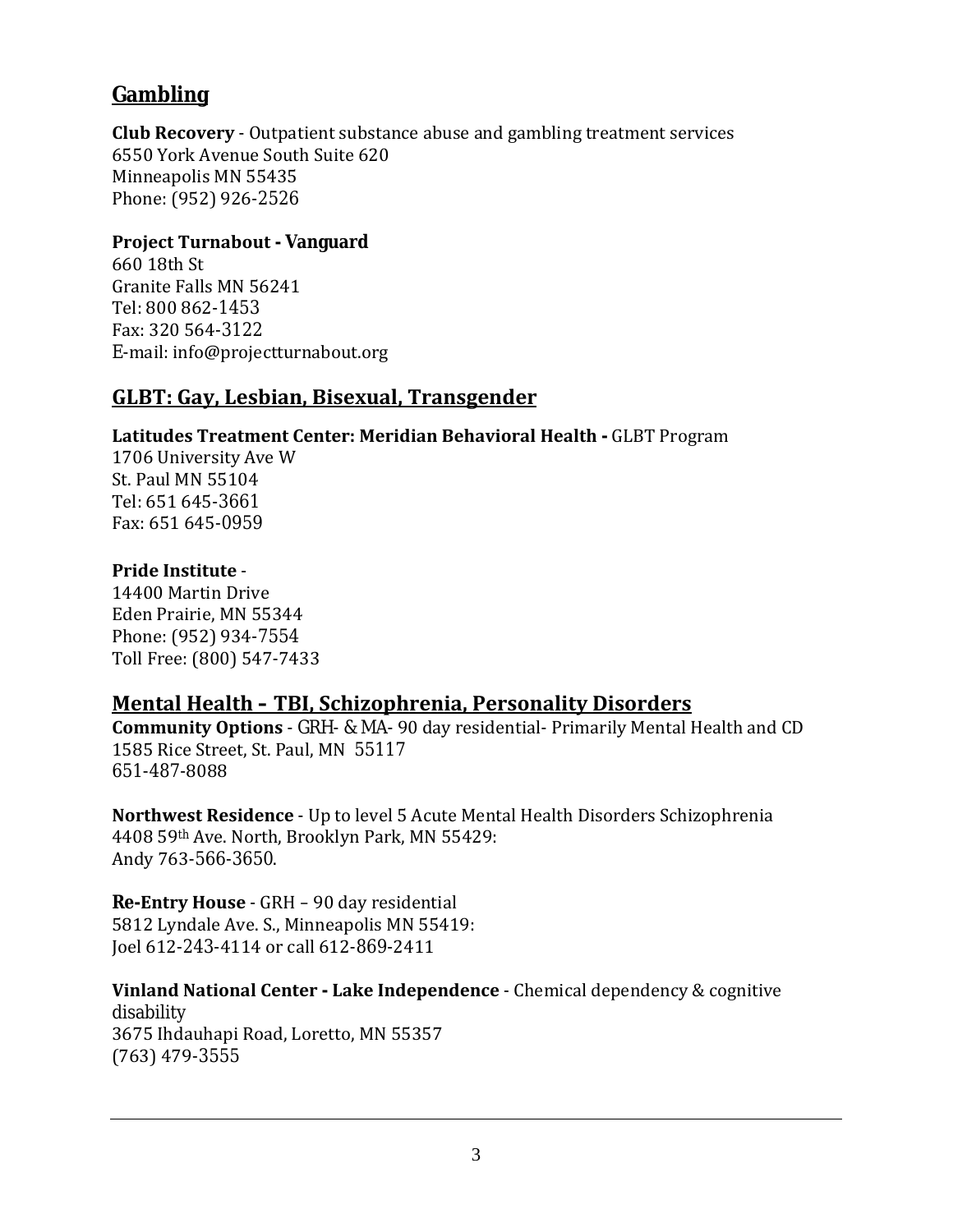## **Non-Traditional Approaches**

**Health Recovery Center -** All Natural Health Supplements 3255 Hennepin Ave, Minneapolis MN 55408-3470 Tel: 612 827-7800

**Professionals** (Doctors, Lawyers, Executives…)

**Hazelden Foundation -** Addiction Treatment Center 15251 Pleasant Valley Rd, Center City MN 55012-0011 Tel: 800 257-7810; 651 213-4200

**New Beginnings at Waverly** 109 Northshore Dr, Waverly MN 55390 Tel: 800 487-8758 www.newbeginningsatwaverly.com

# **Veterans**

**Veterans Affairs Medical Center Addictive Disorders Section -** General health services 1 Veterans Drive, Highway 55 and Highway 62, Minneapolis, MN 55417 Phone: (612) 725-2228

**Veterans Affairs Medical Center: St. Cloud -** Veteran's substance abuse treatment services 4801 8th Street North Unit 116-C, Saint Cloud MN 56303 Phone: (320) 255-6395

### **Women with Children**

**Welcome Manor Services –** Women with Children 114 Pleasant Street West Garden City, MN 56034 507-546-3295

**Journey Home** - Women, Women with Children 1485 10th Avenue NE Sauk Rapids MN 56379 Phone: (320) 259-9149

### **Metro Hope Ministries: Healing House - Women & Children's Facility**

Longer term Christian recovery program 2739 Cedar Ave S Minneapolis MN 55407-1236 Tel: 612 721-9415 or Mary Akehurst 612.721.9415

### **Recovery Plus – Men and Women with Children**

Longer-term recovery program 713 Anderson Ave. St. Cloud, MN 56303 (320) 229-3760 (800) 742-HELP toll-free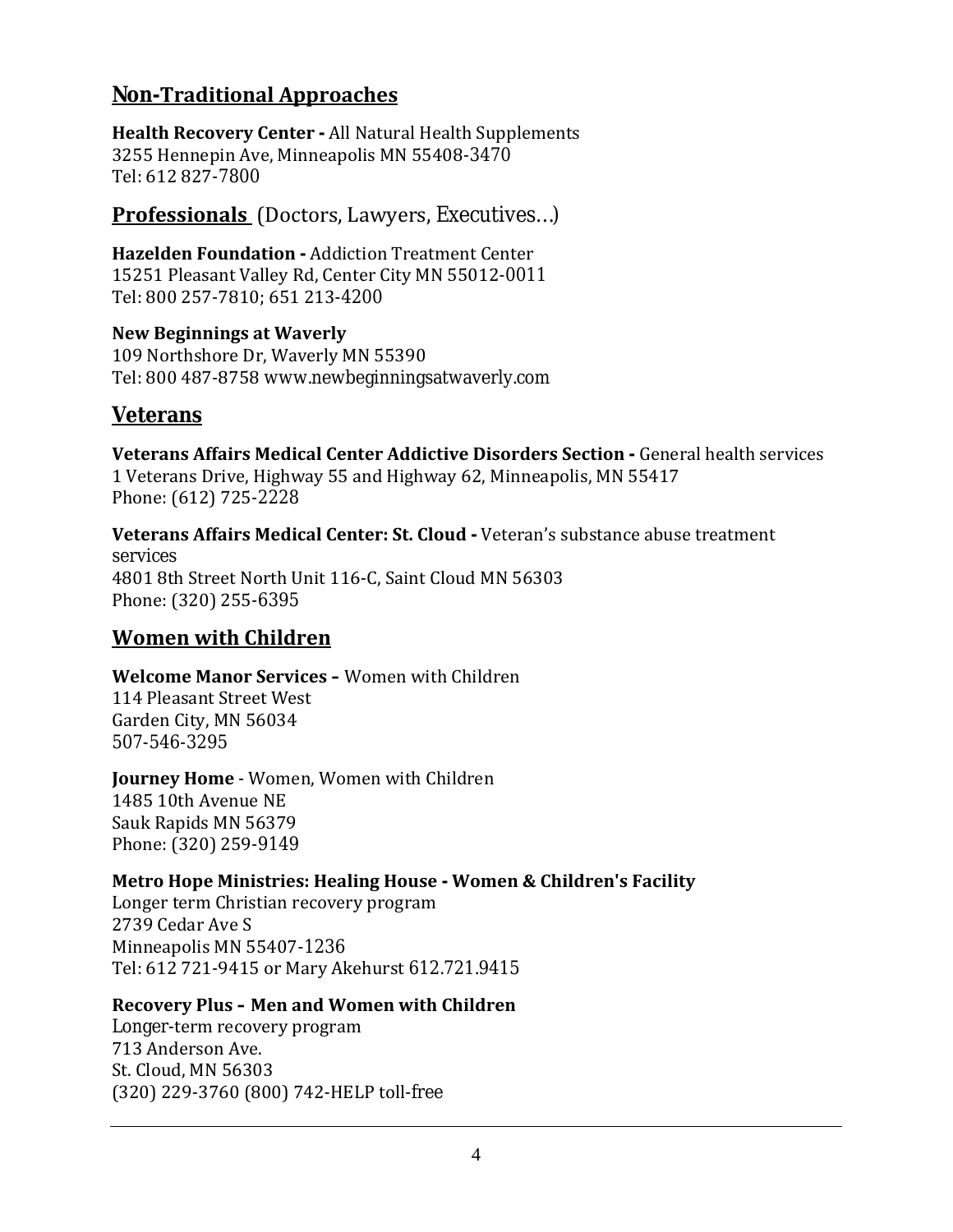## **Women Specifically**

#### **Chrysalis: A Center for Women -** Adult Chemical Dependency Program

4432 Chicago Avenue South Minneapolis, MN 55407 Phone: (612) 871-0118

#### **Women's Recovery Center** - Mental health and substance abuse services

5100 Hodgson Road Saint Paul MN 55126 Phone: (651) 484-7840

#### **Avalon-Midway: Meridian Behavioral Health -** Intensive outpatient treatment for women 1885 University Ave St Paul MN 55104 Tel: 651 647-0095

#### **Tapestry: Meridian Behavioral Health -** Women-focused treatment program

135 Colorado St E St Paul MN 55107 Tel: 651 489-7740

#### **Wayside House -** Assisting women struggling with a variety of issues 3705 Park Center Blvd St Louis Park MN 55416-2526 Tel: 952 926-5626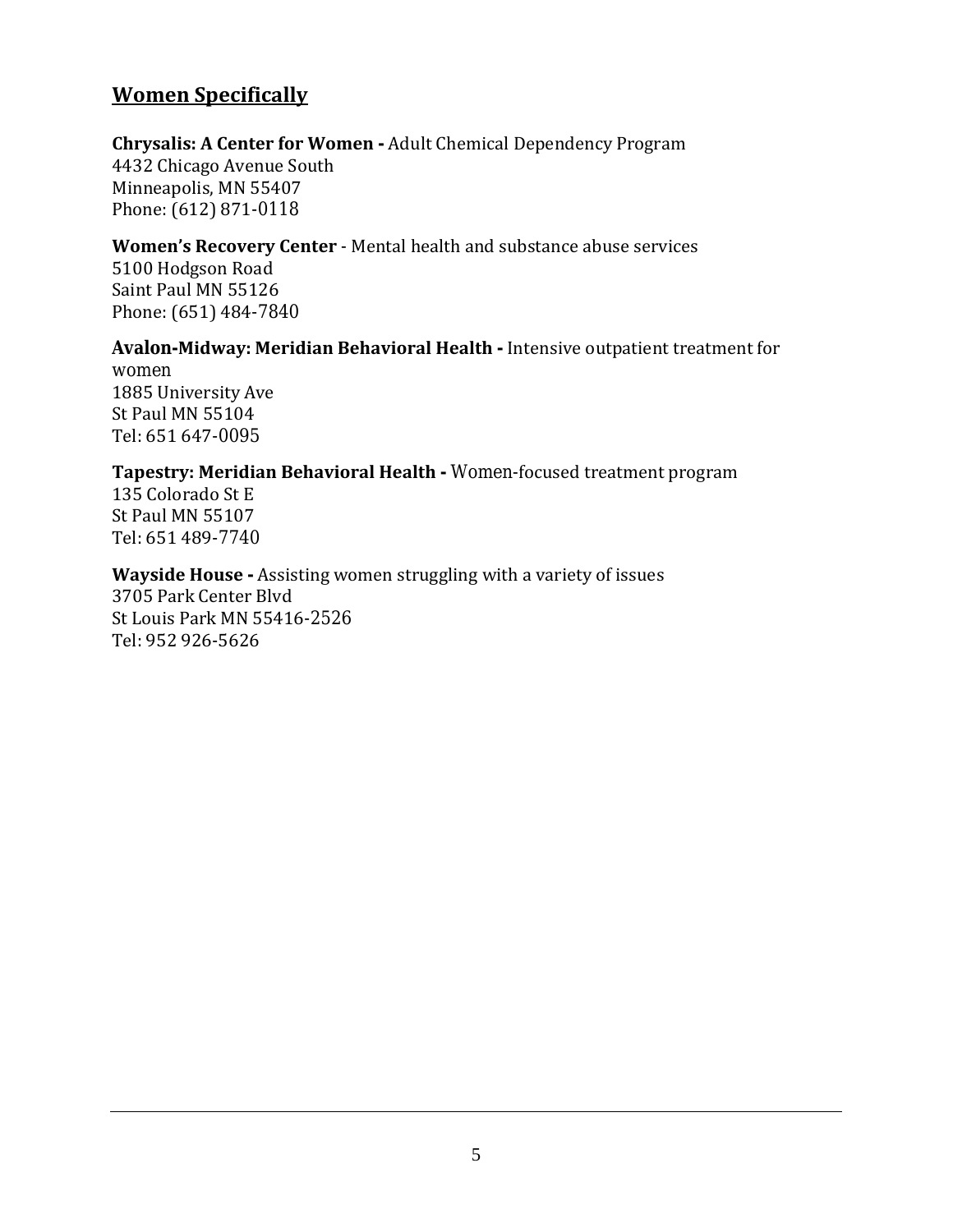## **CULTURAL ETHNICITY**

# **African American**

#### **African American Family Services -** Outpatient

2616 Nicollet Ave. So. Minneapolis, MN 55408 Phone: (612) 871-7878

# **My Home -** Outpatient

1010 University Avenue Suite 1 Saint Paul MN 55104 Phone: (651) 659-0359

#### **Turning Point** - Residential, outpatient and halfway house 1500 Golden Valley Rd Minneapolis MN 55411 Tel: 612 520-4004

### **Mexican Americans**

#### **CLUES - Chicanos Latinos Unidos En Servicio** 2700 East Lake Street Suite 1160 Minneapolis MN 55406 Phone: (612) 746-3500

### **Native American**

#### **American Indian Center –** General Support Services 1530 E. Franklin Ave.

Minneapolis, MN 55404 Phone: (612) 871-4555

### **American Indian Services, Inc.** – Substance Abuse Transitional Services

2200 Park Avenue Minneapolis, MN 55404 Phone: (612) 871-2175

### **Mash-ka-wisen Treatment Facility -** Native American Residential Treatment

1150 Mission road Sawyer, MN 55780 218-879-6731

### **New Visions Treatment Center -** Comprehensive primary residential treatment program

2121 Nicollet Ave. S., 2nd Floor Minneapolis, MN 55410 Phone: (612) 870-0441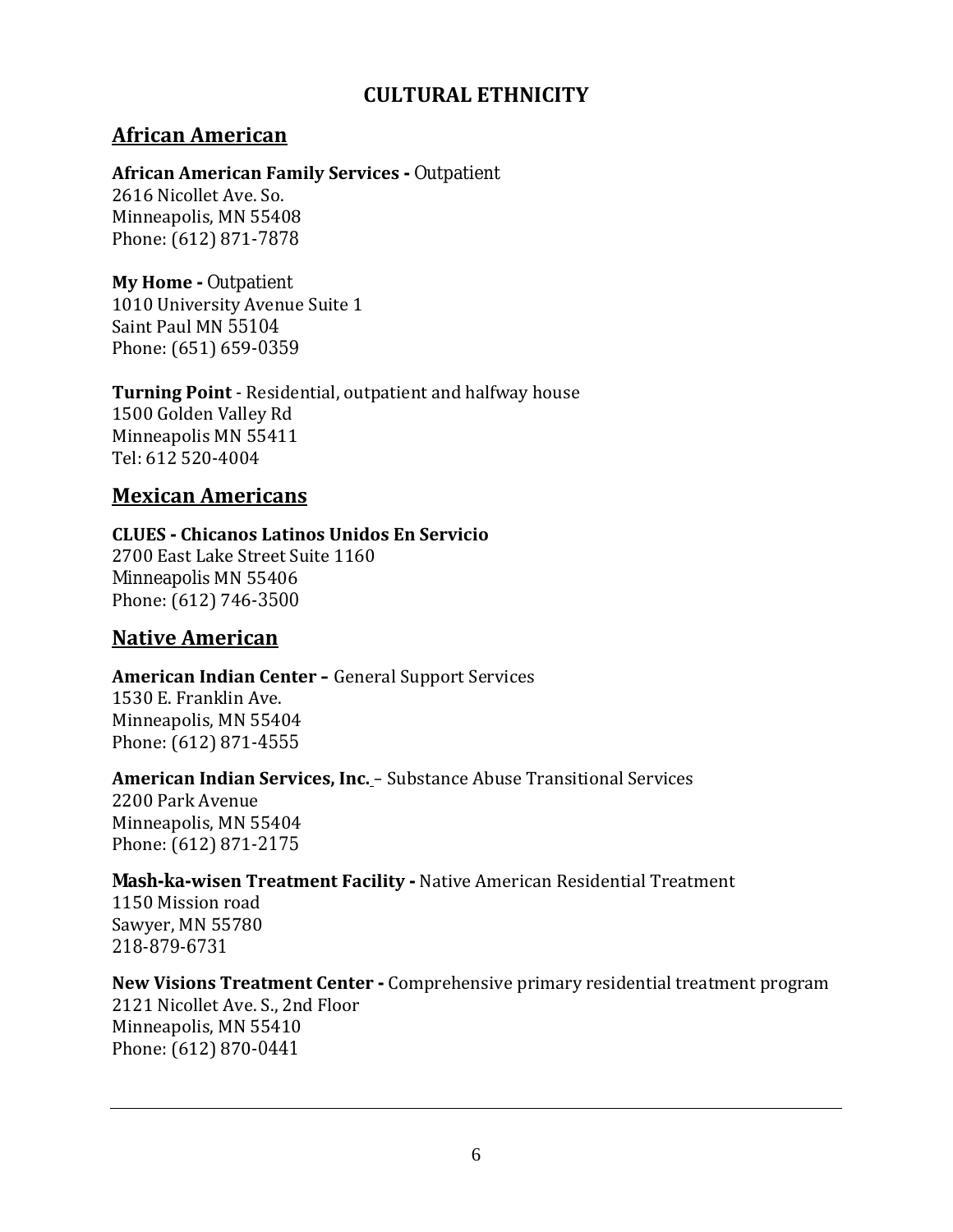## **FAITH BASED**

### **Higher Power – 12 Step-based**

#### **The Retreat**

1221 Wayzata Blvd E Wayzata MN 55391 Tel: 866 928-3434 E-mail: info@theretreat.org

### **Christian**

#### **Faith Family Recovery Center, LLC -** Christian drug treatment center

1303 S Frontage Rd #11 Hastings MN 55033 Tel: 651 437-1628 Fax: 651 437-4165 E-mail: info@ffrcllc.com

### **Living Free Recovery Services -** Living Word Christian Center

9201 75th Avenue North Brooklyn Park, MN 55428 Phone: (763) 315-7170

### **Metro Hope Ministries** – Longer term Christian recovery program

2739 Cedar Ave S Minneapolis MN 55407-1236 Tel: 612 721-9415 Fax: 612 721-5005 E-mail: info@metrohope.org

#### **Minnesota Adult & Teen Challenge** - Longer term Christian recovery program

1619 Portland Ave S Minneapolis MN 55404 Phone: (612) FREEDOM (373-3366) Fax: 612 333-4111

# **Salvation Army ARC Program -** Longer term Christian men's recovery program

900 N. Fourth St. Minneapolis, MN 55401 (413) 785-1921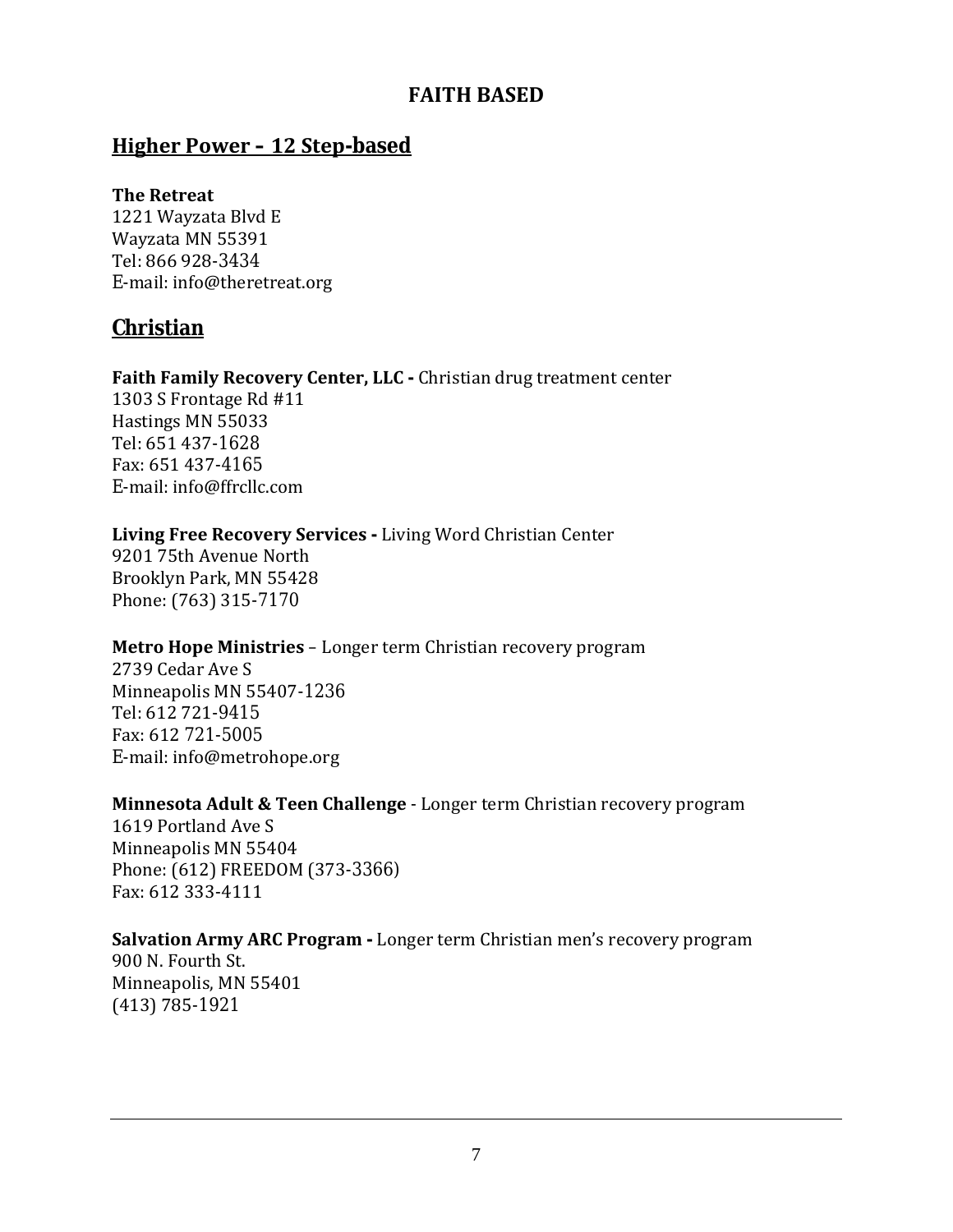## **Jewish**

**JACS -** Jewish Alcoholics, Chemically Dependent Persons and Significant Others 5224 West 26th Beth El Synagogue Golden Valley, MN, 55426 Phone:(952) 545 - 2675 Email: stewlab@msn.com

**Jewish Family & Children's Services -** Counseling, prevention & support services 13100 Wayzata Boulevard, Ste 300 Minnetonka, MN 55305 (952) 591-004

# **Muslim**

**Millati Islami Program: Masjid An-Nur -** Muslim Sober Support Rayni Omar-Taylor Minnesota

# **Buddhist - Mindfulness**

**Joe Bailey & Associates -** Health Realization – Mindfulness Counseling Services 1615 S. Sterling Street St. Paul, MN. 55119-6103 (651)714-2992

### **Meridian Behavioral Health –** Mindfulness Program

1706 University Ave W St. Paul MN 55104 Tel: 651 645-3661 Fax: 651 645-0959

# **Atheist – Rational secular**

**Hospital Programs –** Medically-based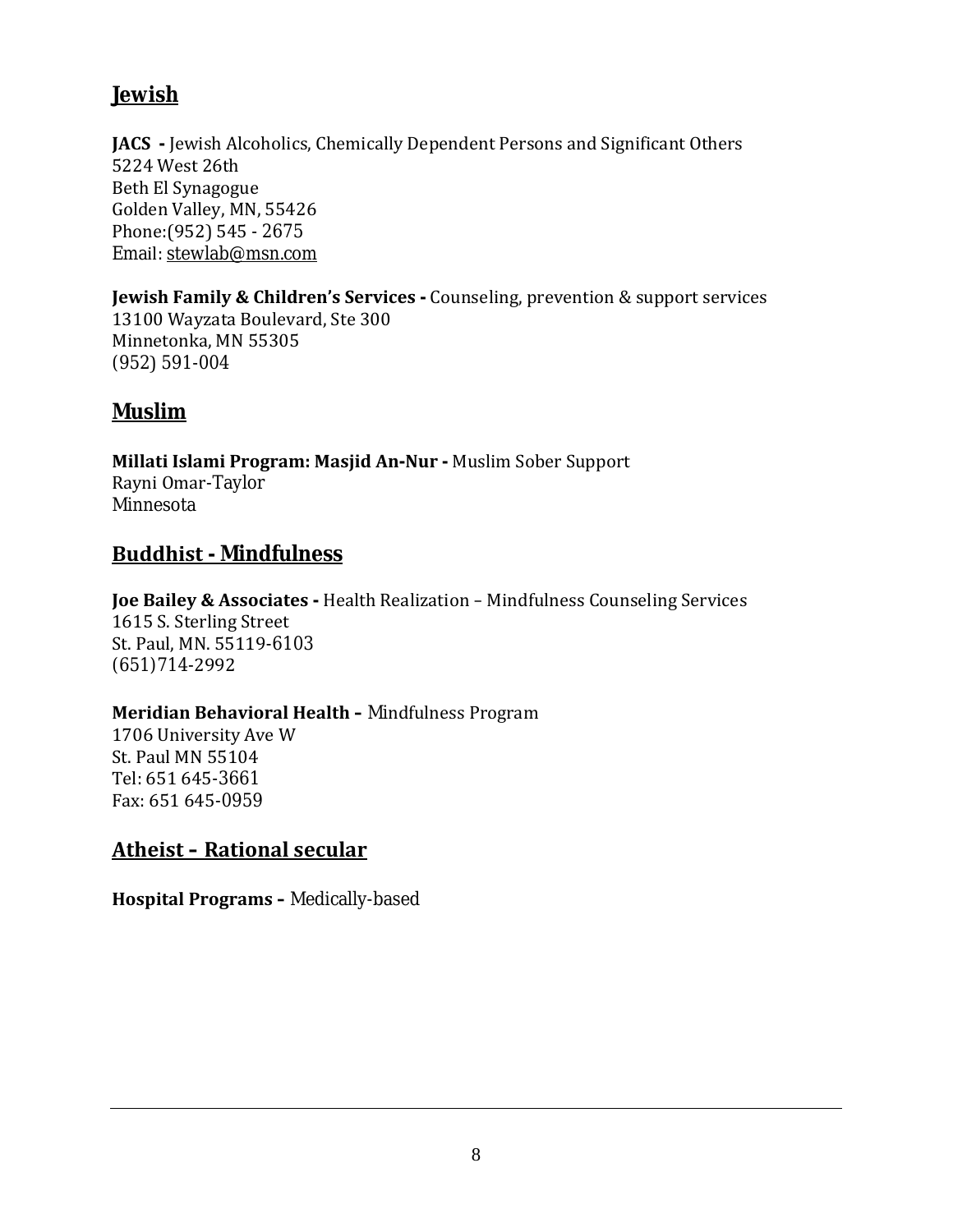### **MEDICAL**

### **Detoxification Facilities**

#### **Allina Hospitals & Clinics (New Ulm Detox Facility)**

3124 5th N. Street New Ulm, MN 56073 507-233-1210

### **Anoka Metro Regional Treatment Center (Anoka Detox Facility)**

3300 4th Avenue North Anoka, Minnesota 55164 Phone: (763) 712-4000 Intake: (763) 712-4118

#### **Cambridge Medical Center - Dellwood Recovery Center (Cambridge Detox Facility)**

701 South Dellwood Avenue Cambridge, MN 55008 Phone: (763) 689-7723

### **Central Minnesota Mental Health Center (Buffalo Detox Facility)**

308 12th Avenue South Buffalo, MN 55313 (763) 682-4400

#### **Dakota Treatment Center (Burnsville Detox Facility)**

11939 River Hills Drive Burnsville MN 55337 (952) 890-4480

### **Dakota County Program - Dakota County Receiving Center (Hastings Detox Facility)**

1200 East 18th Street, Building 1 Hastings, MN 55033 Phone: (651) 437-4209

#### **Fairview Detox (Minneapolis Detox Facility)**

2450 Riverside Avenue Minneapolis, MN 55454 Phone: (612) 672-2222 612.672.6600

#### **Mission Care Detox Center (Plymouth Detox Facility)**

3409 East Medicine Lake Boulevard Minneapolis MN 55441 Phone: (763) 559-1402

#### **New Life Treatment Center (Woodstock Detox Facility)**

130 Dakota Street S PO Box 38 Woodstock, MN 56186 507-777-4321 Email: info@newlifetreatment.com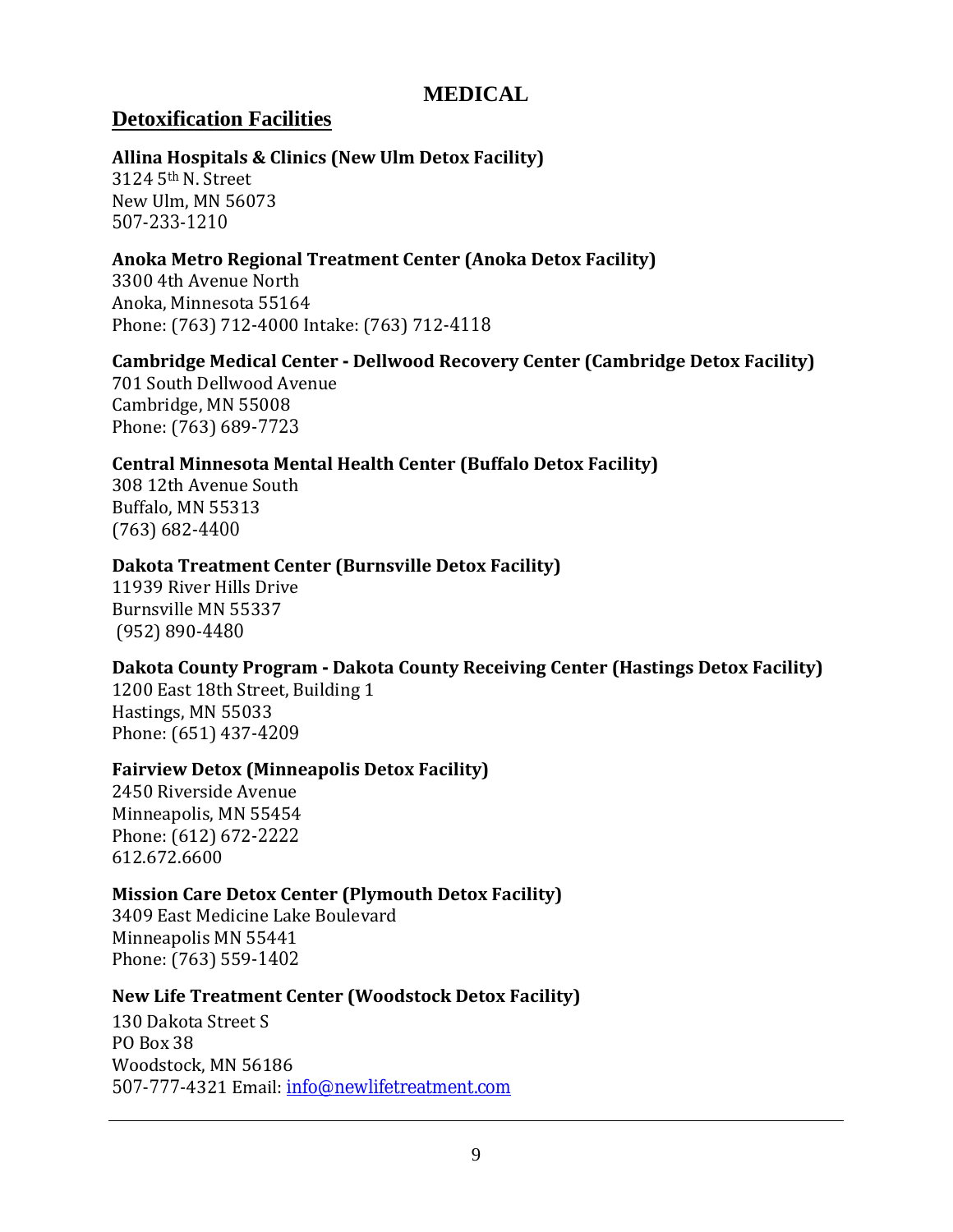### **MEDICAL**

### **Detoxification Facilities** (Continued)

### **Ramsey County Receiving Center (St Paul Detox Facility)**

155 East 2nd Street St. Paul, MN Phone: (651) 266-4009 651-266-4540

### **Regions Alcohol and Drug Abuse Program – ADAP (St Paul Detox Facility)**

445 Etna Street, Suite 55 Saint Paul, MN 55106 Phone: (651) 254-4804

#### **Saint Joseph Hospital/Health East Chemical Dependency Program (St Paul Detox Facility)**

69 West Exchange Street Saint Paul, MN 55102 Phone: (651) 232-3644 Web Site: healtheast.org

#### **Salvation Army Detox (Minneapolis Detox Facility)**

1800 Chicago Ave. South Minneapolis, MN 55404 Phone: (612) 879-3646

### **Unity Hospital (Fridley Detox Facility)**

550 Osborne Road 2nd East Fridley, MN 55432 (763) 236-5000 Hotline: (763) 236-7911

### **Methadone Programs**

**Alliance Clinic - Meridian Behavioral Health -** Methadone-opiate treatment outpatient clinic 3329 University Ave SE Minneapolis MN 55414 Tel: 612 454-2260

### **Specialized Treatment Services** - Methadone Maintenance

1121 Jackson St NE #105 Minneapolis MN 55413-1665 Tel: 612 236-1700; 612 977-181